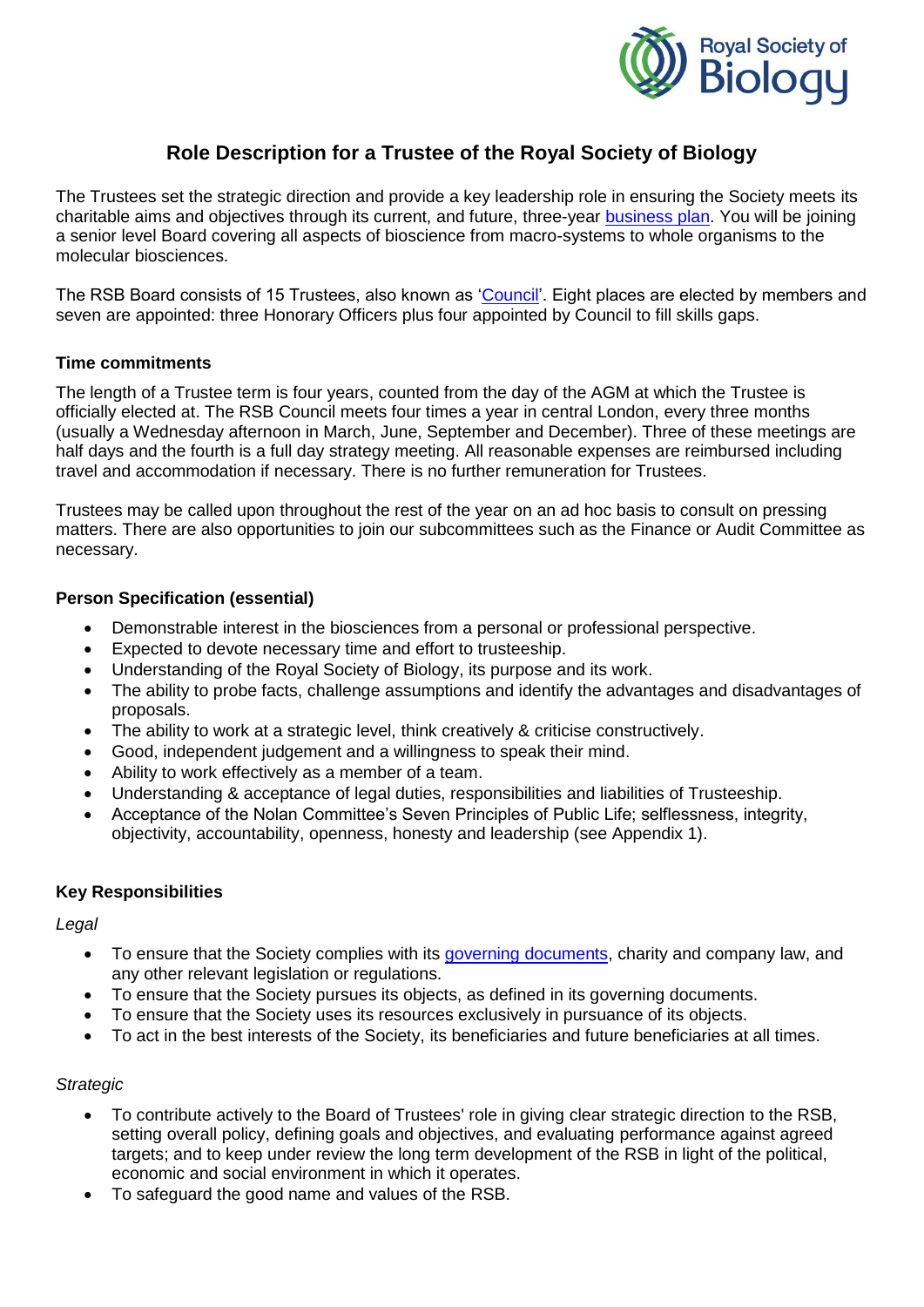

### *Financial*

- To ensure the financial stability of the RSB.
- To approve the annual budget.
- To protect and manage the property of the RSB and to ensure the proper investment of the RSB's funds.

# *Other*

- To appoint the Chief Executive and to monitor their performance.
- To ensure the effective and efficient administration of the RSB.
- To ensure appropriate advice is taken from professional advisers on matters where there may be material risk to the RSB or where Trustees may be in breach of their duties.
- To maintain the confidentiality of all sensitive / confidential information received in the course of a Trustee's responsibilities.

# **Diversity, Equality and Inclusion statement**

The Royal Society of Biology is committed to ensuring equal opportunities in the life sciences, and supports diversity throughout the pipeline; at school and higher education, in the workplace and training. We are a signatory of the Science Council's Declaration on Diversity, Equality and Inclusion. This means that we proactively promote a culture of equality, diversity and inclusion within our discipline by:

- Appointing a board level diversity champion who, in partnership with the senior executive staff member in our organisation, will advocate the importance of equality, diversity and inclusion, and be accountable for improving practice and communicating our diversity strategies to our staff, membership and other stakeholders.
- Planning and implementing a programme of work to embed the principles of equality, diversity and inclusion into our current organisational policies, practices and behaviours, and enhance the equality of opportunity in our activities as an employer and professional/learned body.
- Measuring, assessing and reflecting on our progress annually.
- Sharing these outcomes with the Science Council and supporting the collective progress of Science Council member bodies through joint learning and sharing good practice.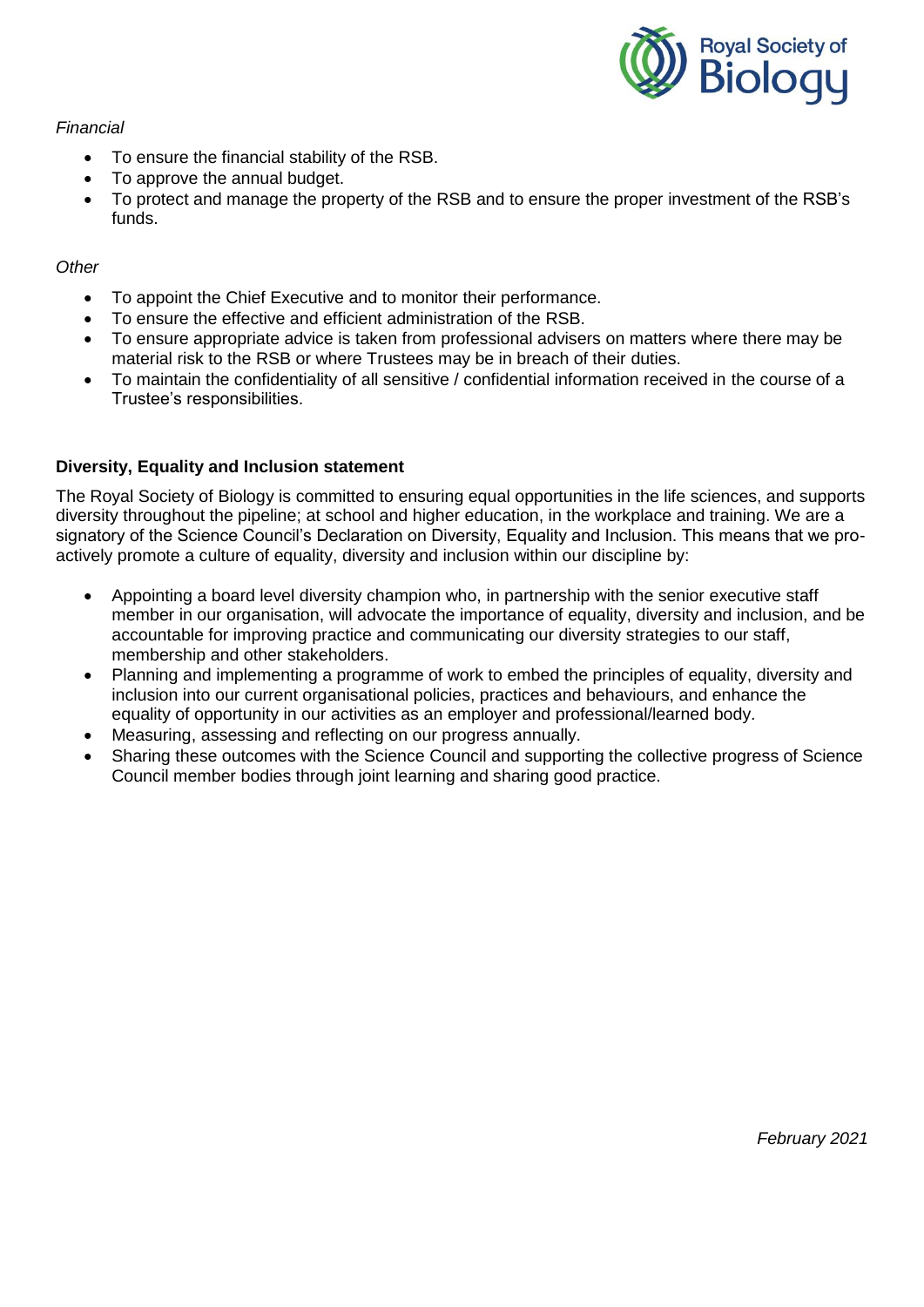

# *Appendix 1* **Further information that may of interest to applicants**

- [The Seven Principles of Public Life](https://www.gov.uk/government/publications/the-7-principles-of-public-life) (the Nolan Principles) by the Committee on Standards in Public [Life](https://www.gov.uk/government/organisations/the-committee-on-standards-in-public-life)
- [The Essential Trustee: What you need to know](https://www.gov.uk/government/publications/the-essential-trustee-what-you-need-to-know-cc3#b2) from the [Charity Commission](http://www.charitycommission.gov.uk/index.aspx)

# **The Seven Principles of Public Life**

# **Selflessness**

Holders of public office should take decisions solely in terms of the public interest. They should not do so in order to gain financial or other material benefits for themselves, their family, or their friends.

### **Integrity**

Holders of public office should not place themselves under any financial or other obligation to outside individuals or organisations that might influence them in the performance of their official duties.

### **Objectivity**

In carrying out public business, including making public appointments, awarding contracts, or recommending individuals for rewards and benefits, holders of public office should make choices on merit.

## **Accountability**

Holders of public office are accountable for their decisions and actions to the public and must submit themselves to whatever scrutiny is appropriate to their office.

#### **Openness**

Holders of public office should be as open as possible about all the decisions and actions that they take. They should give reasons for their decisions and restrict information only when the wider public interest clearly demands.

#### **Honesty**

Holders of public office have a duty to declare any private interests relating to their public duties and to take steps to resolve any conflicts arising in a way that protects the public interest.

#### **Leadership**

Holders of public office should promote and support these principles by leadership and example.